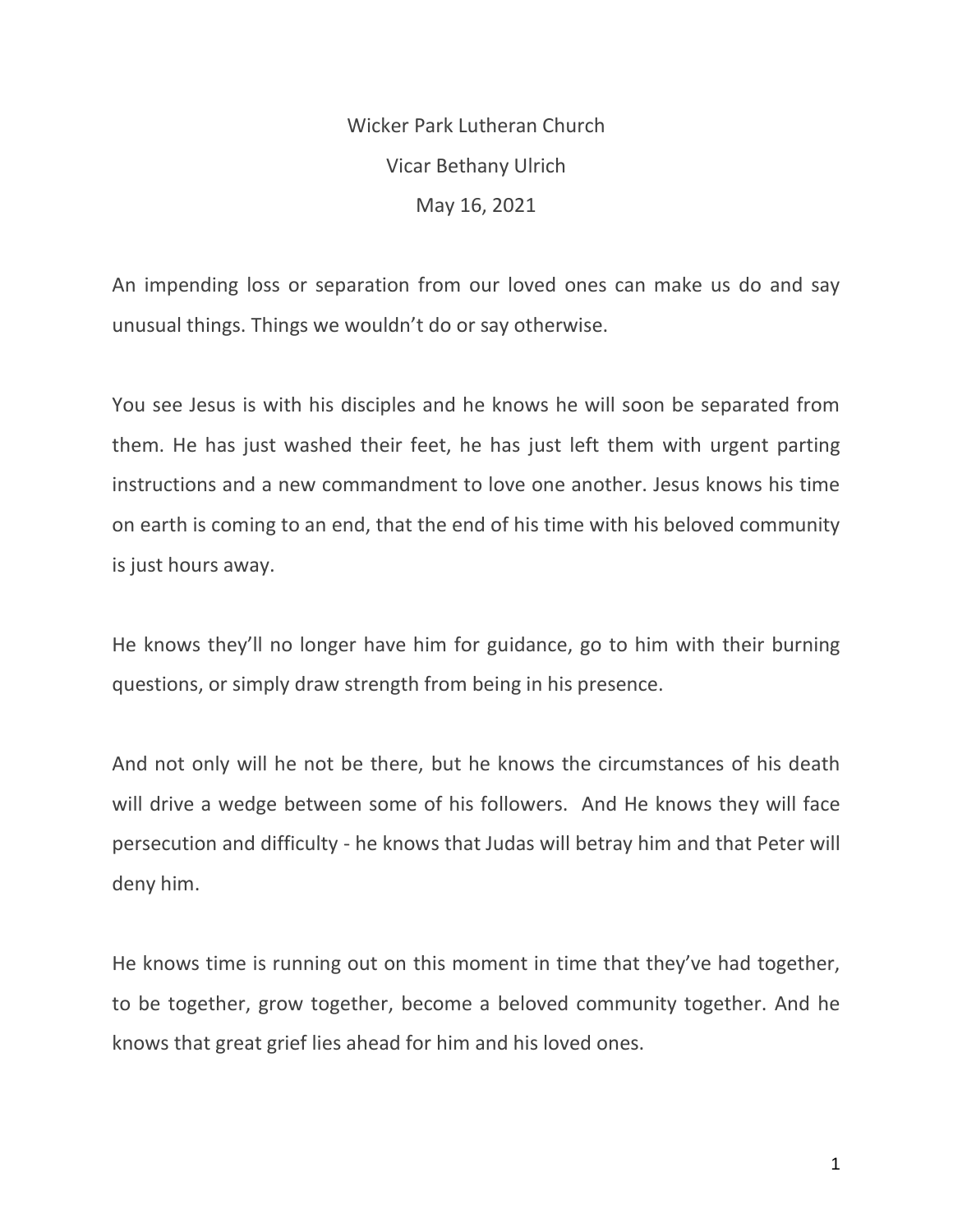On Palm/Passion Sunday I heard the news that three of my family members had tested positive for COVID and in that moment, the potential reality of *permanent*  separation with a loved one- hit me hard.

I'm guessing many of you too have most likely experienced some kind separation during the past 14 months of pandemic.

During this time of pandemic, we've been physically distanced from loved onesunable to form community like we once did. This separation has caused friendships to fall to the wayside, we've had holidays that we couldn't spend with family, and we've had rites of passages like baptisms, marriages, and graduations to be put on hold or to look very different.

We've also had to face *permanent* separation from loved ones whose lives have been claimed by the virus….Three million lives lost… and in just the past ten days 40,000 lives have been lost in India alone. And while the rate of vaccinations are increasing (in some parts of the world!), that doesn't change the fact that we have lost so much and it doesn't take away the lingering grief or separation that remains.

We know all too well that *desperation* of Jesus that drove him on his knees to pray to God in front of his friends. We know all too well the *pain of saying goodbye* to loved ones, of being separated from loved ones. We know all too well what it is like to live in the midst of uncertainty- to worry for ourselves as well as our loved ones.

2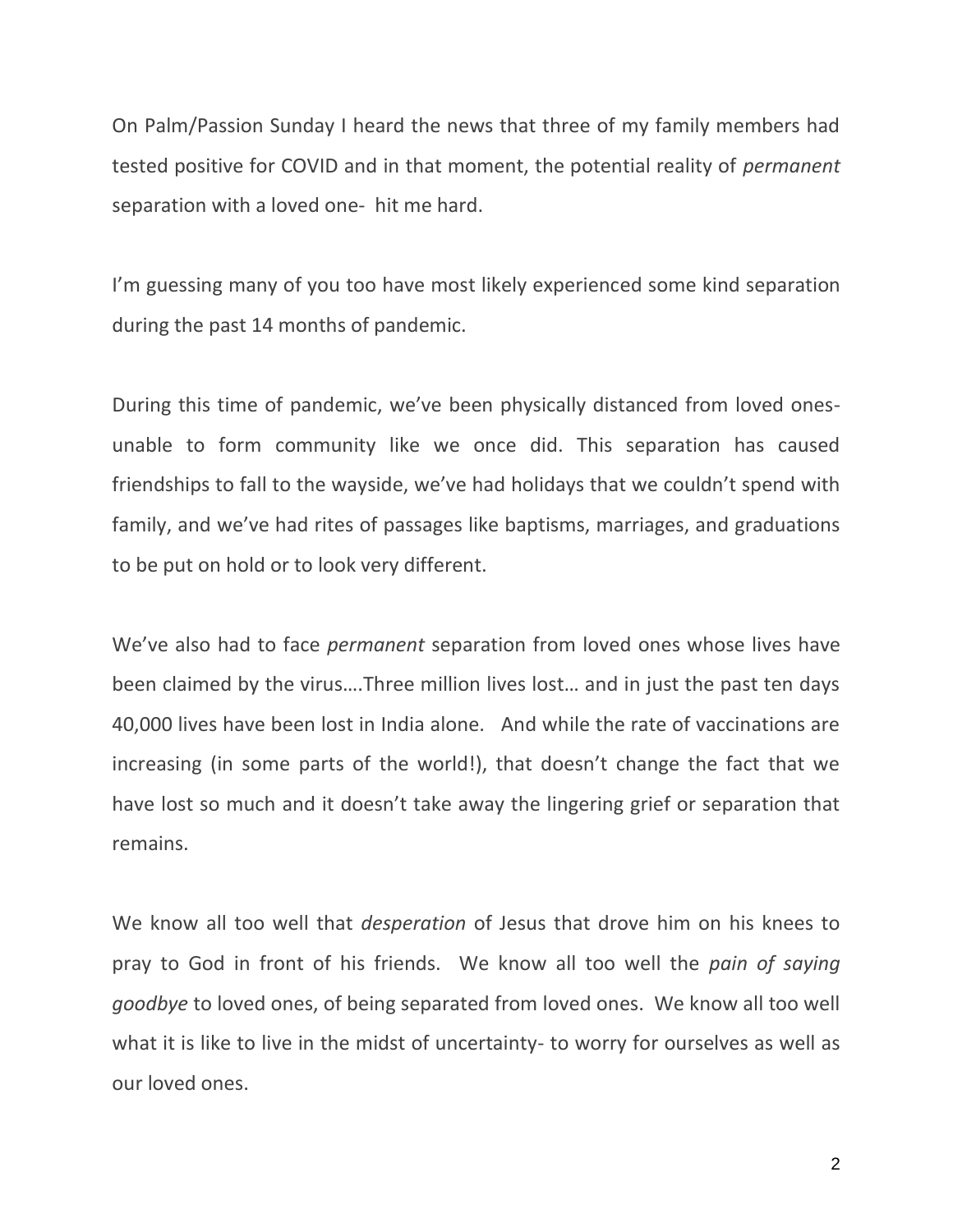Grief, loss, separation- these things that we've all experienced drive us into the arms of God in striking ways.

And what does Jesus do? Jesus prays.

In today's gospel passage, we get to eavesdrop on Jesus' prayer to God. This isn't quite the neat and tidy Lord's Prayer that we find in Luke and Matthew, but today's gospel holds a prayer of Jesus all the same. It is known as "the high priestly prayer" and unlike the Lord's Prayer that is a concise 11 lines used to teach his disciples how to pray, THIS ONE kind of rambles and goes in circles and is a little hard to follow. Honestly my prayers often sound more like this one...It is utterly heartfelt. It feels less like a Sunday school lesson and more like a personal cry to God in the midst of anguish, in the midst of the pending separation from his disciples.

Jesus cries out to God with his final wishes for those he loves the most. UNIFY them - Make them one as we are one- he cries. Complete their joy, he asks. May the struggle they are to face not diminish the joy they have in me. *Protect* them, he pleads. Sustain them in the midst of all trouble. And sanctify them in truth- or may they live out their holy and special role in the world. He prays all these things as he imagines their lives without him there with him.

This act of praying. Of pausing. And speaking to God- shows what it means to be connected to God even in the midst of painful separations around us. It reminds us of last week's gospel text when Jesus urged his disciples to abide in his agape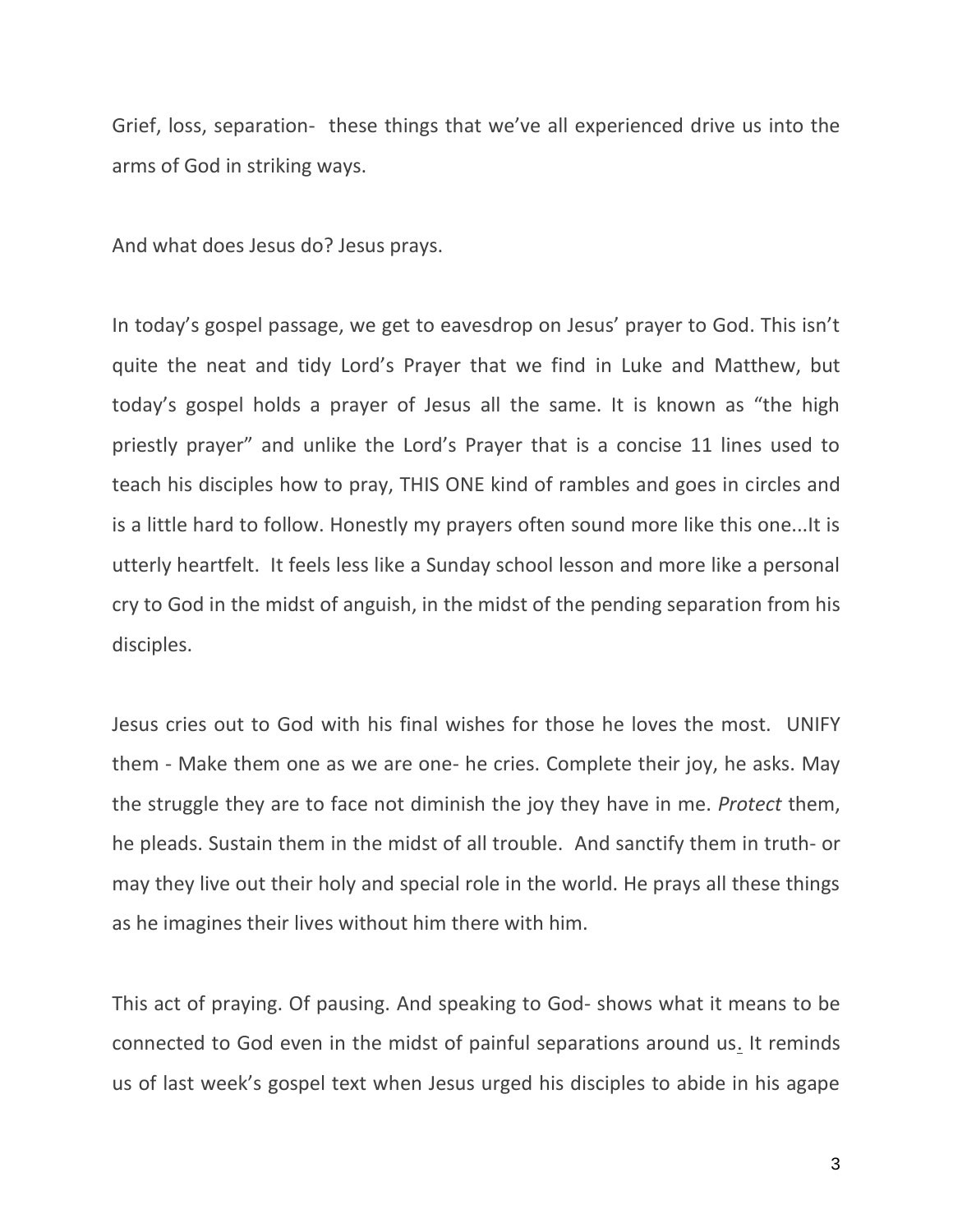love as he abides in God's agape love. And the week before that when Jesus said "you are the vine, I am the branches" and urges unity.

Jesus praying, reminds us what it means to be one with God and with God's family in love.

When I got the news about my family with COVID, I too found myself on my knees praying to God. All the time. And praying with a fervor and an urgency that I haven't in a long time. I prayed not as someone who was going to leave others (like Jesus), but who could be left by someone's life cut too short by COVID.

This permanent separation of death causes a pain so unbearable, a pain that cuts so deep, that prayer and praying together with others was the only thing to console us even just a little bit.

As I've said before this Easter Season, the joy of resurrection- for ME at leastdoesn't always look like I think it will- the confetti and Easter lilies aren't there to point me to it. There isn't music or lights playing in the background. It doesn't always feel shocking or overwhelming like you think that resurrection or new life should.

Actually, ironically, sometimes the joy of resurrection comes i*n the midst* of heartbreak and *in the presence* of things like separation and death.

Sometimes new life or renewed life can be found when praying to God out of grief...spilling our heart, crying all our tears out…telling God exactly what we

4